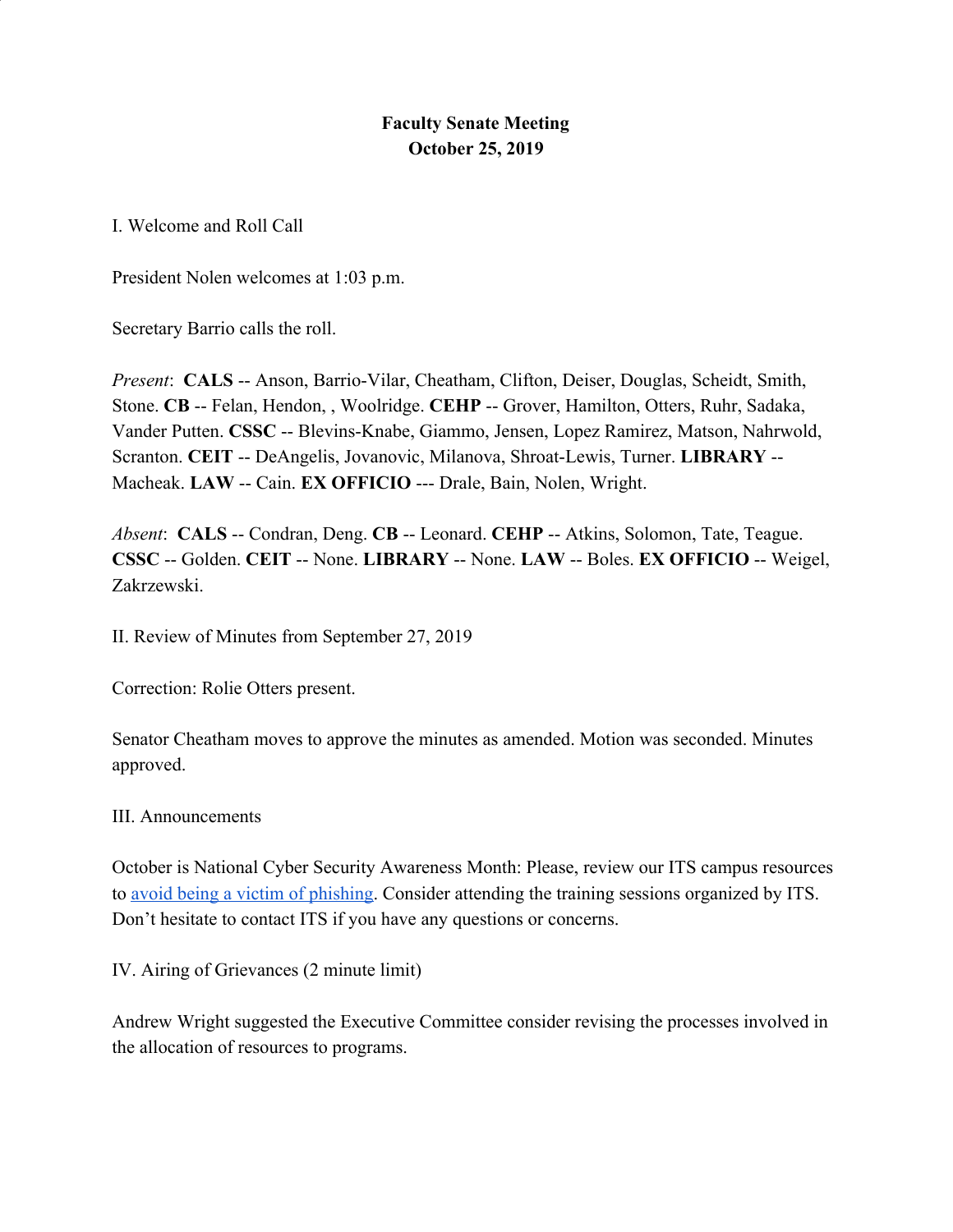Marian Douglas brought up that receiving notifications about deadlines for book orders, for example, through FACFOCUS, is a problem because not all faculty are subscribed. Reminders about book orders should come through the Department Chairs.

Contact Physical Plant if you find any damage on vehicles, specifically for those who park near library, where construction is taking place.

The use of the Blackboard lockdown tool to manage exams on online classes is restricted: It costs \$9 per person per exam to run the exam. We need to investigate other tools, especially from the faculty's perspective.

The College of Business is now relying on Zoom to have synchronous face-to-face and online classes and thus avoid making students who want to take face-to-face classes have to take online classes.

V. Introduction of New Topics (2 minute limit)

Faculty Senate needs to be involved in Academic Technology and Computing decisions. ITS is considering making changes in software and online tools that are used by faculty in their day-to-day curricular responsibilities, but faculty are not being informed or asked for advice. Point made that some of these changes are made via eLearning, not ITS.

VI. Reports

A. President's Report – Amanda Nolen

Review the [Interactions with Government Officials policy 204.6](https://ualr.edu/policy/home/admin/interactions-with-government-officials-204-6/), which the Committee on Tenure and Promotion has been asked to review so that it doesn't infringe on our academic freedom.

In November, the Executive Committee will bring a resolution to revisit the university's mission, which has not been revised since 1988.

B. Chancellor's Report – Christy Drale

Update on the priorities announced at the University Assembly meeting in September, when three priority areas were identified: 1) leadership, 2) budget and planning, and 3) enrollment management.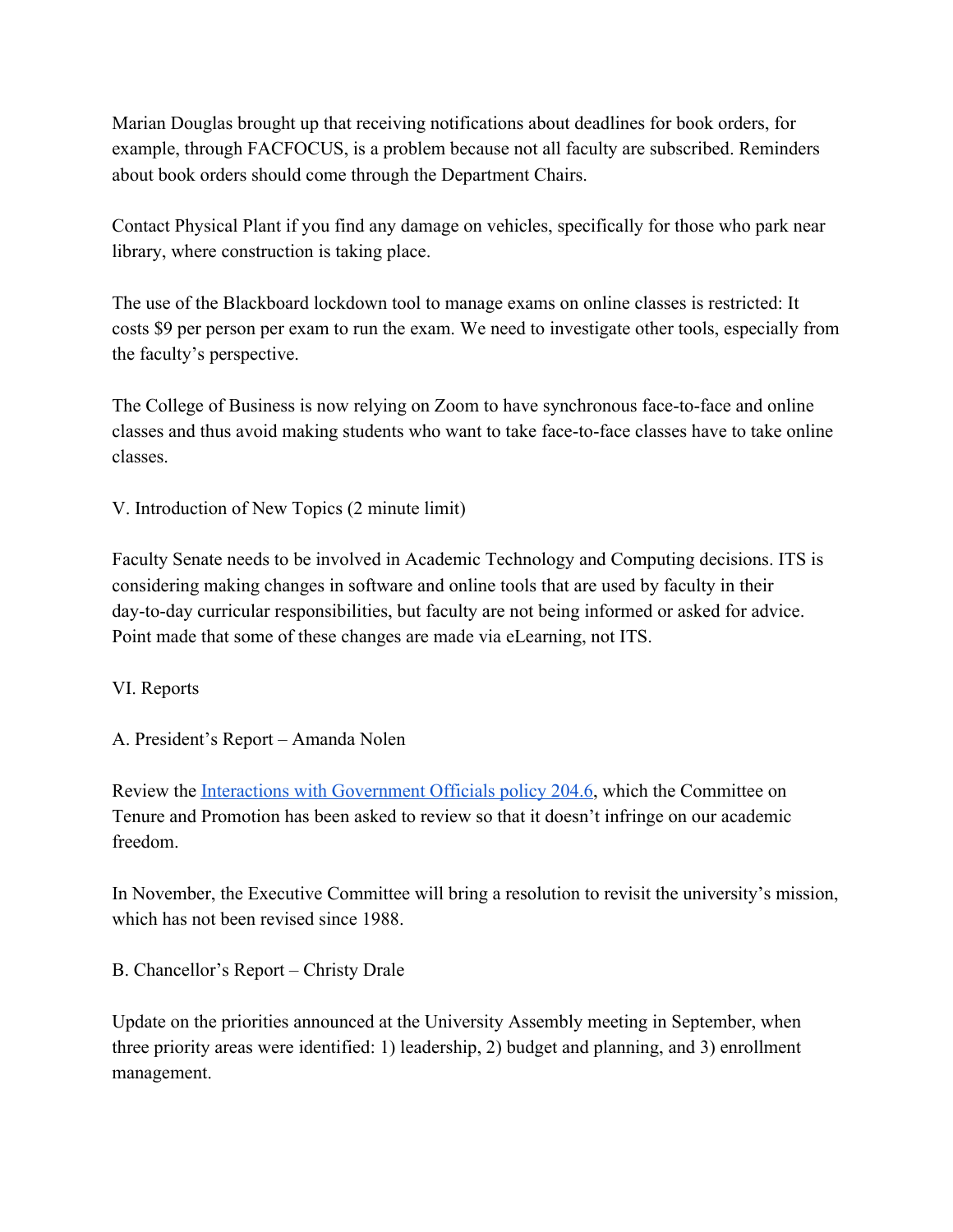- 1) So far 6 new leadership positions have been filled in: Ann Bain as the new Provost, Sharon Collier-Tennison as the new Interim Dean of the College of Education and Health Professions, Gail Hughes as Interim Associate Dean of the College of Education and Health Professions, George Lee as Athletic Director, Mandy Hull as Associate Vice Chancellor of Human Resources, Cody Decker as Vice Chancellor of Student Affairs, and Jonathan Coleman as Acting Deputy Director of Financial Aid. We are redistributing the organization within Financial Aid so that we have fewer positions and can make better use of our resources. We will take a break from filling in positions for a while and shift our attention to budget and the meeting with the Board of Trustees in November. Most of the appointments were made without a search, which is not ideal, but we needed to act quickly. We will revisit all these appointments within 1-2 years.
- 2) There are 4 priority areas in terms of budget: (a) enrollment and revenue projections, (b) new comprehensive planning and budgeting process that starts early in the fiscal year and goes all year round, (c) balancing the budget over the next 2 years, and (d) immediate budget adjustments to compensate for the revenue shortfall from enrollment. Cody Decker and the Chancellor will work on enrollment projections within the next few weeks. The Budget Office has been asked to do a basic budget cycle plan for FY 2021, which will be reviewed by IEC and the Planning and Finance Committee. The budget for Athletics is also being reviewed to be more efficient, not giving up our commitment to Division 1 or to our student athletes.
- 3) There are 4 priority items in enrollment management: (a) developing a comprehensive enrollment management plant, (b) optimizing the functioning of admissions and financial aid, (c) rebuilding relationships with high schools and community colleges for recruitment, and (d) bumping up retention initiatives. Cody and his team have been working on optimizing admissions and the awarding of financial aid packages. We have been rebuilding relationships with feeder schools, including eSTEM and PTC. The Academic Collaboration Team is working with eSTEM on developing scholastic activities for eSTEM students, such as mentoring opportunities, etc. On November 13th, we will meet with PTC and address how to improve the students' transition from PTC to UA Little Rock, develop collaborative projects, and discuss how to maximize our relationship. Daryl Rice and his committee members are developing a portfolio of retention initiatives to be launched or expanded as soon as possible. Christian O'Neal, Daryl Rice, and the Chancellor have met to discuss potential fundraising for retention initiatives. We will develop a case statement to foster donations. External outreach and accessibility are vitally important for cultivating relationships with donors, community groups, state legislators, etc., even if there are no immediate results.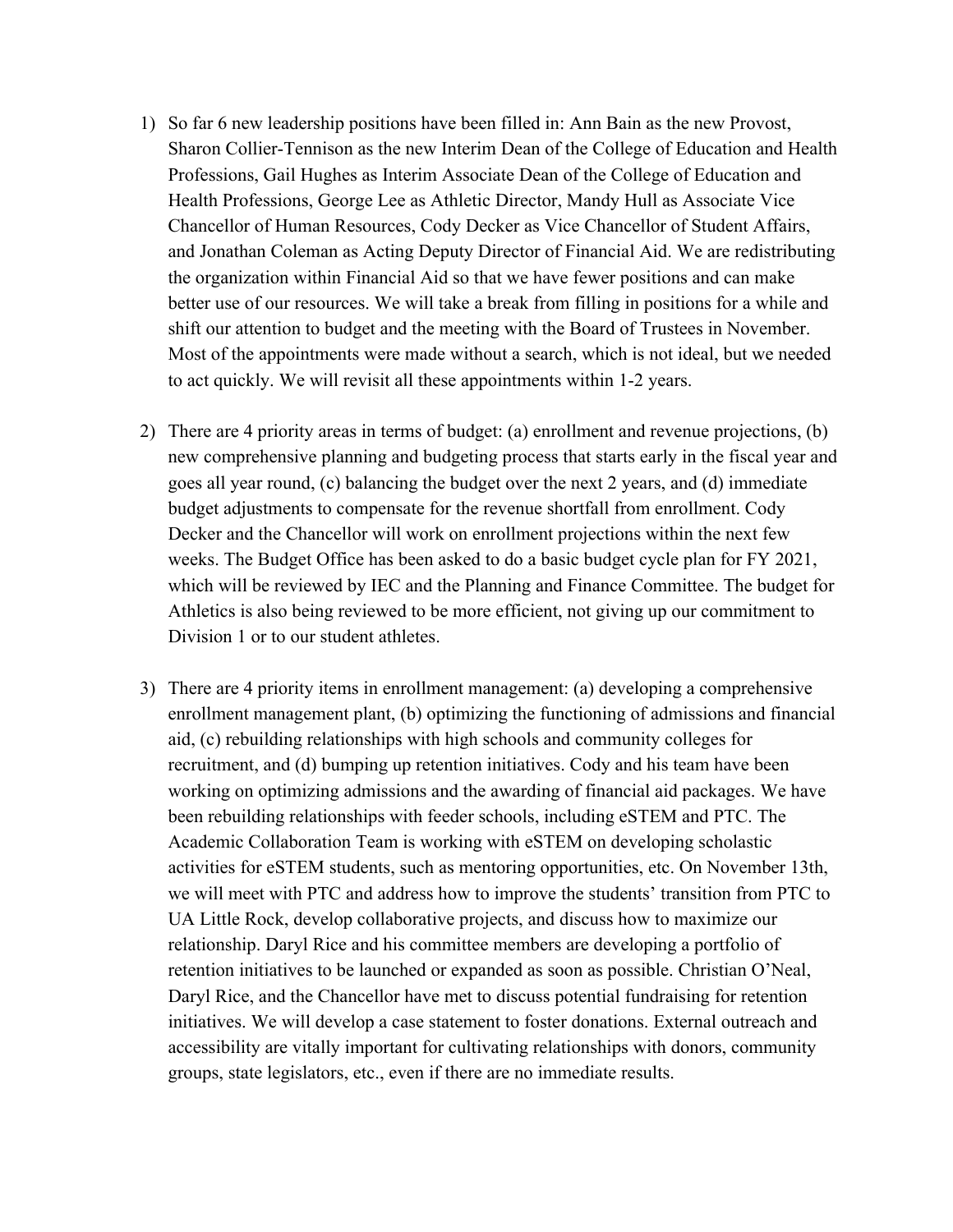C. Provost's Report – Ann Bain

Simon Hawkins has stepped in as chair of the IEC committee with Brian Berry. The IEC are developing a series of scenarios to consider. Once they are ready, the list of scenarios will be sent to the Planning and Finance Committee for feedback and later to the Chancellor. The first phase of feedback loops will go out in November. The focus is not necessarily on what we need to cut, but on reimagining who we are, what we need to invest in, what we need to do to be a better institution in the future.

Concerns brought up: Lack of early feedback towards IEC reports from Faculty, and IEC makeup (of administrators-to-faculty ratio). Ed Anson asked for IEC meeting minutes to be shared and made public. Several faculty senators asked for better communication on what the IEC committee is discussing, including a clarification on the procedures being followed and the scenarios being studied by the committee.

D. VC for Student Affairs – Cody Decker

Brittany Kincaid is now leading the Scholarship Office. Mia Phillips is now leading the Student Experiences and Multicultural Programming. Amber Smith is leaving, opening up room for more re-organizing of structure.

Preliminary Fall 2020 Enrollment Packet (compared to Fall 2018 and Fall 2019): Applicants up 62.8%. Admitted up 45%.

Recent Developments in Financial Aid and Scholarships:

- New Deputy (Acting) Director Jonathan Coleman (jbcoleman)
- New Assistant Director for Scholarships Brittany Kincaid (bkrichards)
- Re-Launched Trojan Smart Scholarship Portal
- Prioritizing Implementation of Blackbaud (syncing data with BANNER)
- Cross-Training between Admissions and Financial Aid & Scholarships
- Testing 24-Hour Aid Processing Turnaround
- Next: Personalized Cost of Attendance Letter?

Collaboration between Admissions and Financial Aid currently at work: Enrollment Hot-Site (On-Site, One-Stop, Admit & Award)

- On-Site, One-Stop
- Student Brings Admissions Documents
- Waived Application Fee
- On-Site Admit Decision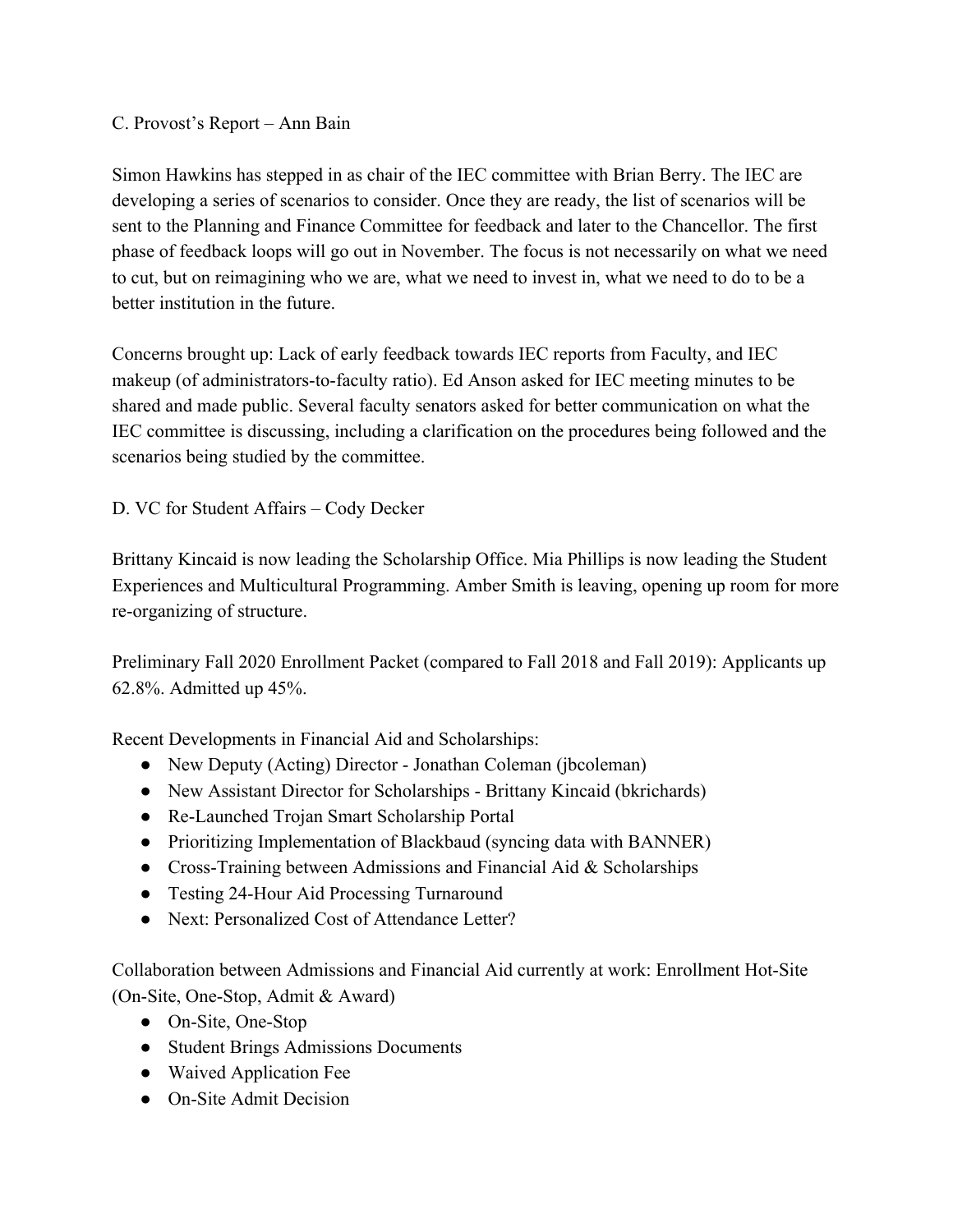- On-Site Institutional Scholarship Decision
- Eligible Student Leaves Admitted and Awarded
- UA Little Rock Bound
- Next step: Admissions & Financial Aid Concierge for New Students.

Admissions has recently completed an inventory of activities and plans for fall and summer. We have just had the Counselors Luncheon. We are hosting application days, when a high school requests specifically for one of our recruiters to visit their school. Current requests have come from JA Fair, Central, NLR, Parkview, Arkansas Virtual, Quest Academy, Star City, and Duman.

We are currently working on a strategic enrollment management plan and working on cross-training between Admissions and Financial Aid.

To increase the likelihood that prospective students (who have been admitted and received scholarships on application days) do register in UA Little Rock, Student Affairs sends emails and texts with information. Student ambassadors, Welcome Week, and student programming also help with enrollment. Furthermore, new processes are being developed to help increase our enrollment numbers.

Strategic Enrollment Management Plan:

- Realistic, Measurable and Attainable Recruitment and Retention Goals
- Action Plan to Reach Goals
- Identify and Coordinate Roles and Responsibilities
- Address Strategic Marketing for Different Academic and Student Programs
- Updated Scholarship Model

E. Council Reports

1. Council on Core Curriculum and Policies

Report available on the website.

2. Undergraduate Council

Report available on the website. Changes: J & K separated on form.

3. Graduate Council

Report available on the website.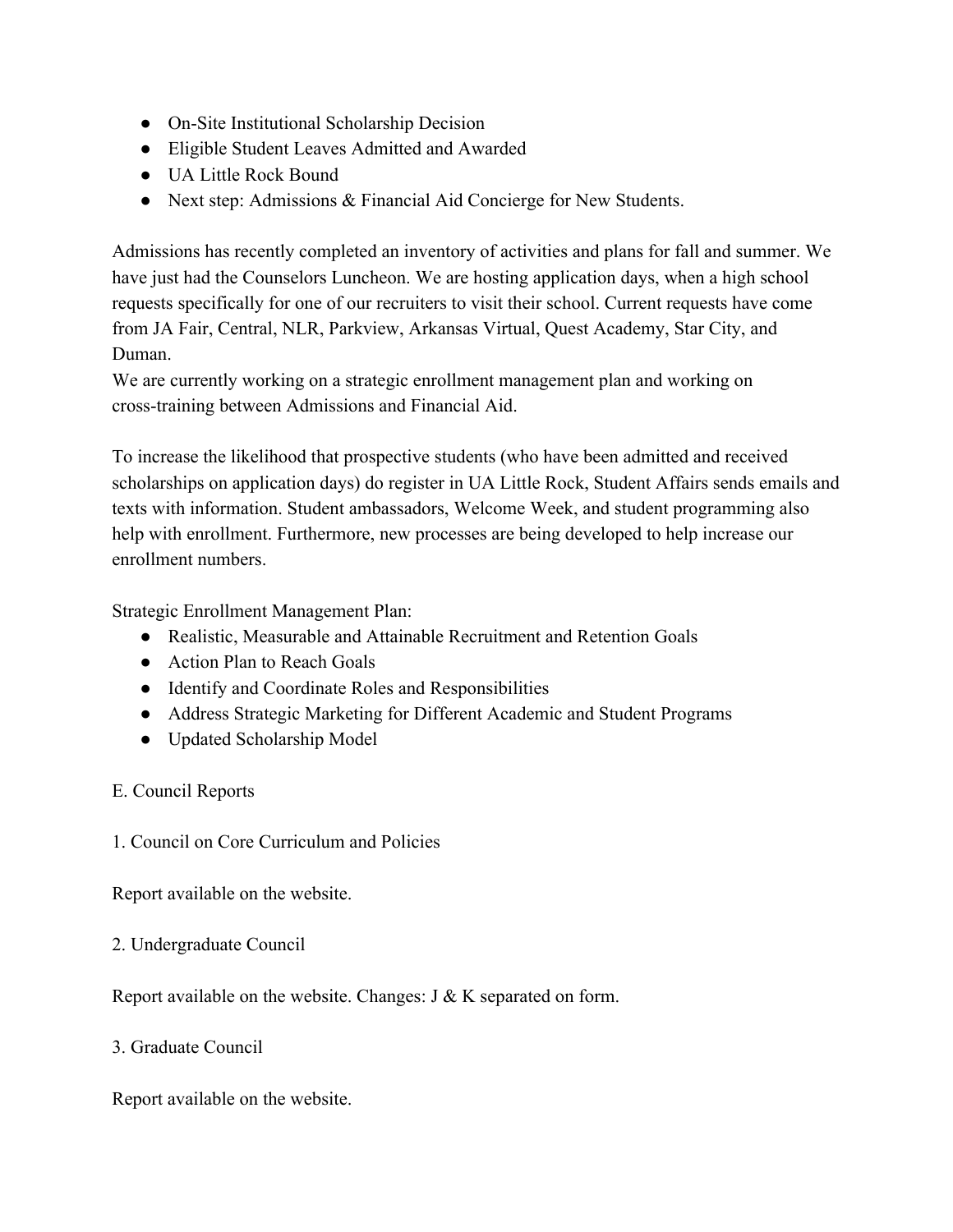F. Planning & Finance Committee – Rosalie Cheatham

The "Faculty Vision for the University of Arkansas at Little Rock" is available on the website.

George Jensen suggested using social media, rather than billboards, to advertise our online programs.

Amanda Nolen recommended that research infrastructure should also be addressed in the report. Faculty senators are asked to review the report thoroughly and to send recommendations and comments back to the committee. This document needs to be finished by the Faculty Senate meeting in March of 2020.

G. Governance Committee - Cheatham

The Governance Committee is currently working on updating at which stage the governance documents are, so that the Provost can begin to work on them. The Committee is also finalizing double checks on the faculty handbook to make it more accessible on the website.

VII. Old Business None

VIII. New Business

A. **Motion FS\_2019\_2** Executive Committee and the Admissions & Transfer of Credit Committee (Legislation. Majority vote at one meeting, no second required) Dual Enrollment Admission Policy

Ed Anson moves to drop first sentence - "Dual enrollment is defined as a high school student's enrollment in postsecondary coursework for college credit only." Approved.

Research on homeschool policy will be examined by Mark's committee.

Senator Wright moves to change effective deadline to January 1st and to include that students previously denied admission be able to make an appeal to ATTC. Approved.

Motion FS 2019 2 Approved with above amendments.

B. **Motion FS\_2019\_27** Admission and Transfer of Credit Committee (Legislation. Majority vote at one meeting, no second required) Non-degree Seeking Students Admission Policy.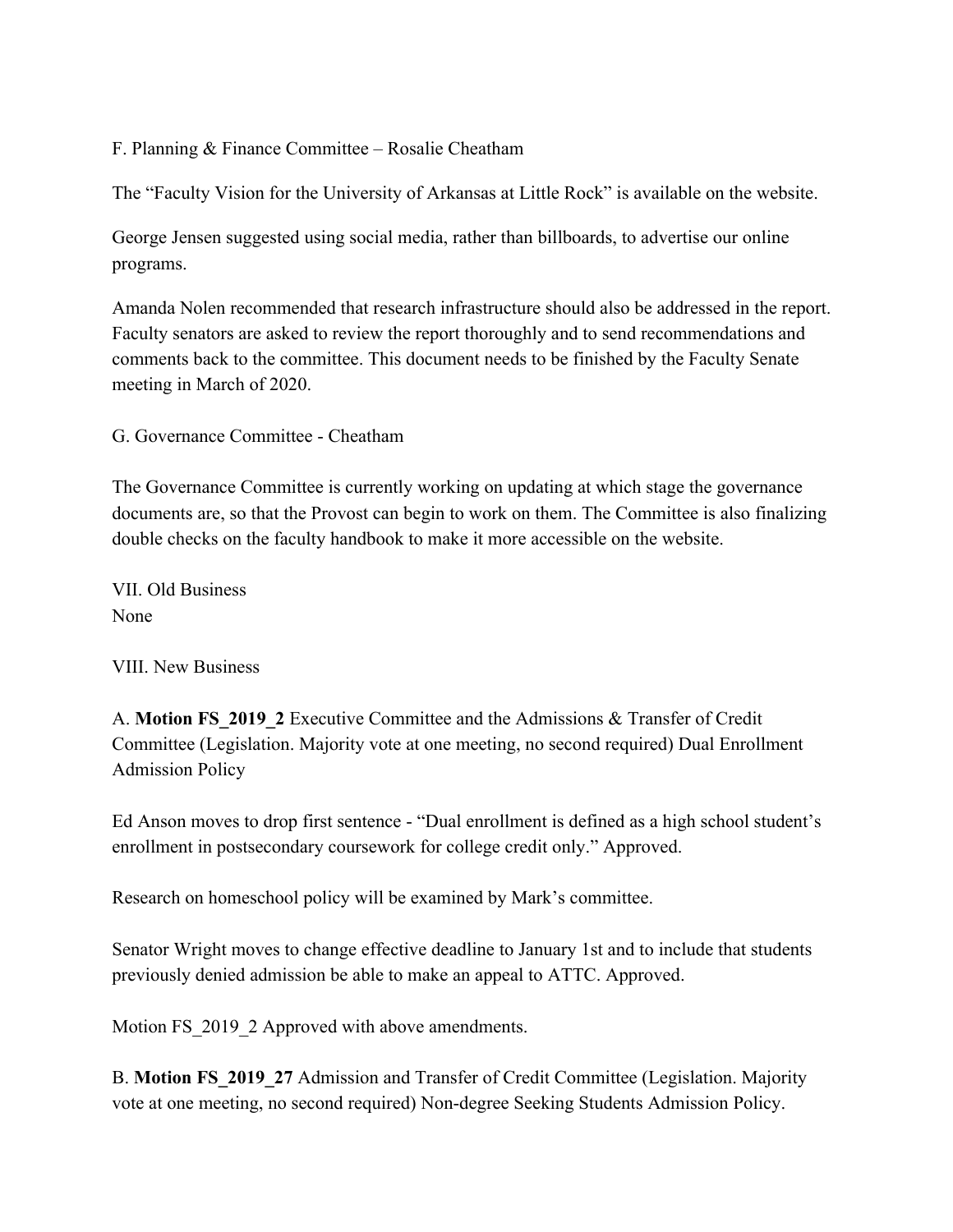The Committee recommends that all incoming students be advised to help students succeed and inform them of their options, including the possibility of recruiting them to become degree seeking. Other senators suggest that non-degree seeking students shouldn't have to be advised, unless they want to switch their status to degree-seeking. Requiring them to go through unwanted advising might be counterproductive and turn "life-long learners" away from the university. We also don't have a clear idea of how many non-degree seeking students we currently have. There are concerns about some students being non-degree seeking to benefit from the loophole in advising and other processes and work around it, with the intention of eventually becoming degree seeking. Not all non-degree seeking students are necessarily students occasionally taking classes; some take enough credit hours to graduate with a degree. Senator Cheatham mentioned there used to be a practice that required non-degree seeking students who had completed 9 credit hours to meet with an advisor to potentially change their status. Tom Clifton also suggested that advising non-degree seeking students doesn't have to be neccessarily a hurdle for students if it's done via email, for example.

DeAngelis moves to remove sentence "All Non-degree seeking students will be advised each term, unless their student type is exempt from advising requirements." Anson seconded. Voting on the amendment by show of hands: 11 in favor; 10 opposed. Amendment approved.

Senator Hendon moves to amend by adding "Upon completion of 12 hours, student must be advised."

Recommendation in commentary for exemptions to requirements? Potential discrimination if we provide exceptions?

Andrew Wright suggested an advising policy should be developed, so Hendon withdrew the motion to amend.

Amend to put in past tense:

Completing Having completed with grade of C or better a minimum of 12 hours of University Core or other hours directly applicable to a specific degree or certificate program; and Completing Having completed 12 hours of the last 15 hours attempted with minimum GPA of 2.0.

Motion **Motion FS\_2019\_27** approved with amendments.

Wright moved to suspend the rules, which was approved, so he could introduce a motion.